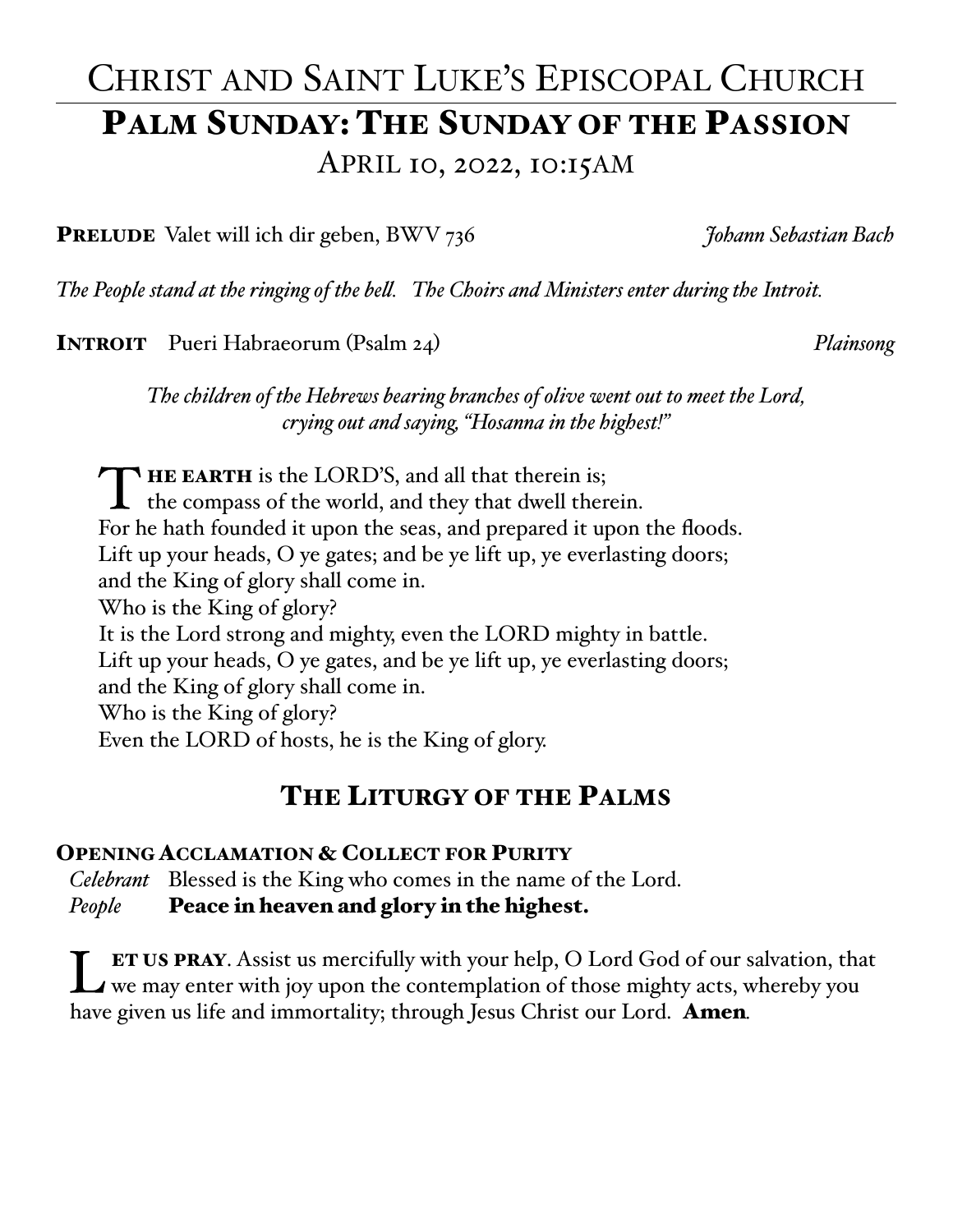### THE PALM SUNDAY GOSPEL Luke 19:28-40

Gospeller The Holy Gospel of our Lord Jesus Christ according to Luke. *People* Glory to you, Lord Christ

**A FTER** telling a parable to the crowd at Jericho, Jesus went on ahead, going up to Jerusalem. When he had come near Bethphage and Bethany, at the place called the Mount of Olives, he sent two of the disciples, saying, "Go into the village ahead of you, and as you enter it you will find tied there a colt that has never been ridden. Untie it and bring it here. If anyone asks you, 'Why are you untying it?' just say this, 'The Lord needs it.' "So those who were sent departed and found it as he had told them. As they were untying the colt, its owners asked them, "Why are you untying the colt?" They said, "The Lord needs it." Then they brought it to Jesus; and after throwing their cloaks on the colt, they set Jesus on it. As he rode along, people kept spreading their cloaks on the road. As he was now approaching the path down from the Mount of Olives, the whole multitude of the disciples began to praise God joyfully with a loud voice for all the deeds of power that they had seen, saying, "Blessed is the king who comes in the name of the Lord! Peace in heaven, and glory in the highest heaven!" Some of the Pharisees in the crowd said to him, "Teacher, order your disciples to stop." He answered, "I tell you, if these were silent, the stones would shout out."

*Gospeller* The Gospel of the Lord. People Praise to you, Lord Christ.

### THE BLESSING OF THE PALMS

*Celebrant* The Lord be with you. *People* And also with you. *Celebrant* Let us give thanks to the Lord our God. *People* It is right to give him thanks and praise.

IT IS RIGHT to praise you, Almighty God, for the acts of love by which you have re-<br>deemed us through your Son Jesus Christ our Lord. On this day he entered the holy city of Jerusalem in triumph, and was proclaimed as King of kings by those who spread their garments and branches of palm along his way. Let these branches be for us signs of his victory, and grant that we who bear them in his name may ever hail him as our King, and follow him in the way that leads to eternal life; who lives and reigns in glory with you and the Holy Spirit, now and for ever. **Amen.** 

*Celebrant* Blessed is he who comes in the name of the Lord. People SHOUT **HOSANNA IN THE HIGHEST.**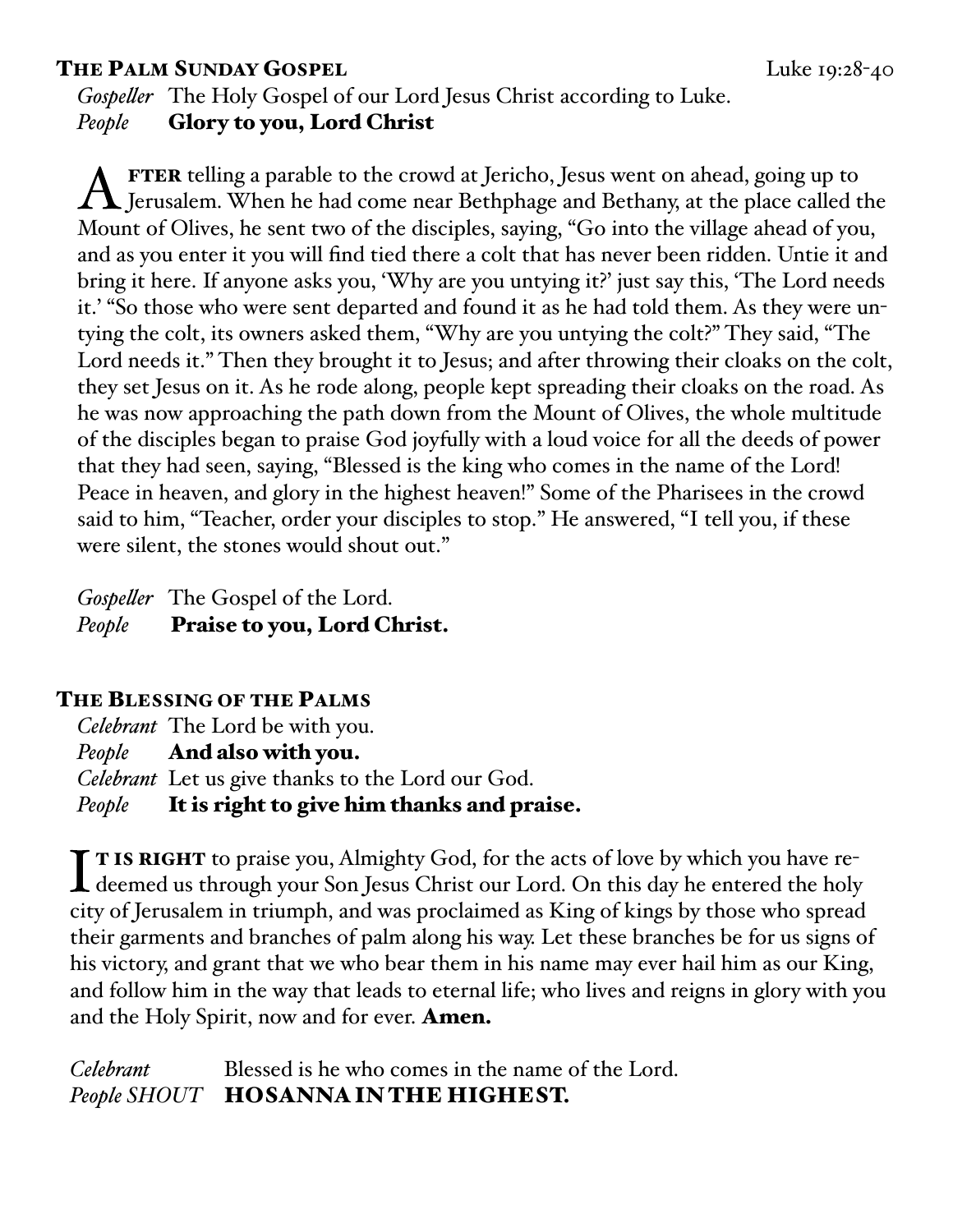### THE GREAT PROCESSION

*Celebrant* Let us go forth in peace. *People* In the name of Christ. Amen.

Hymn 154 *Valet will ich dir geben* Refrain All  $g$ lo - ry, laud, and hon - or to thee, Re-deem-er, King! lips of chil - dren made  $\mathbf{t}$ whom the sweet ho - san - nas ring. Thou of  $Is - ra - el$ , thou Da - vid's 1 art the King roy - al Son,  $\overline{2}$ com - pa - ny an - gels The of prais - ing thee on high;  $\mathbf{is}$ 3 The peo - ple the He - brews with palms be - fore thee went; of To thee be - fore sang their hymns of  $\overline{4}$ thy pas - sion they praise; 5 Thou didst ac - cept their prais es;  $ac$ cept the prayers we bring, ▰ Repeat Refrain the Lord's Name com 1 who the King and Bless - ed One.  $\mathbf{m}$ est,  $\overline{2}$ cho - rus make and we with all cre  $- a$ tion in  $re$ ply.  $\overline{\phantom{a}}$  $\frac{3}{2}$  our pre praise and prayers and an thems be fore thee we sent.  $\overline{4}$ to thee, now high  $ex$ - al ted, our  $mel - o - dy$ we raise.  $\overline{a}$ de - light 5 who  $\mathbf{in}$ all good est, thou good and gra-cious King.

# *The Procession stops for the Collect.*

ALMIGHTY God, whose most dear Son went not up to joy but first he suffered pain,<br>and entered not into glory before he was crucified: Mercifully grant that we, walking in the way of the cross, may find it none other than the way of life and peace; through Jesus Christ our Lord. Amen.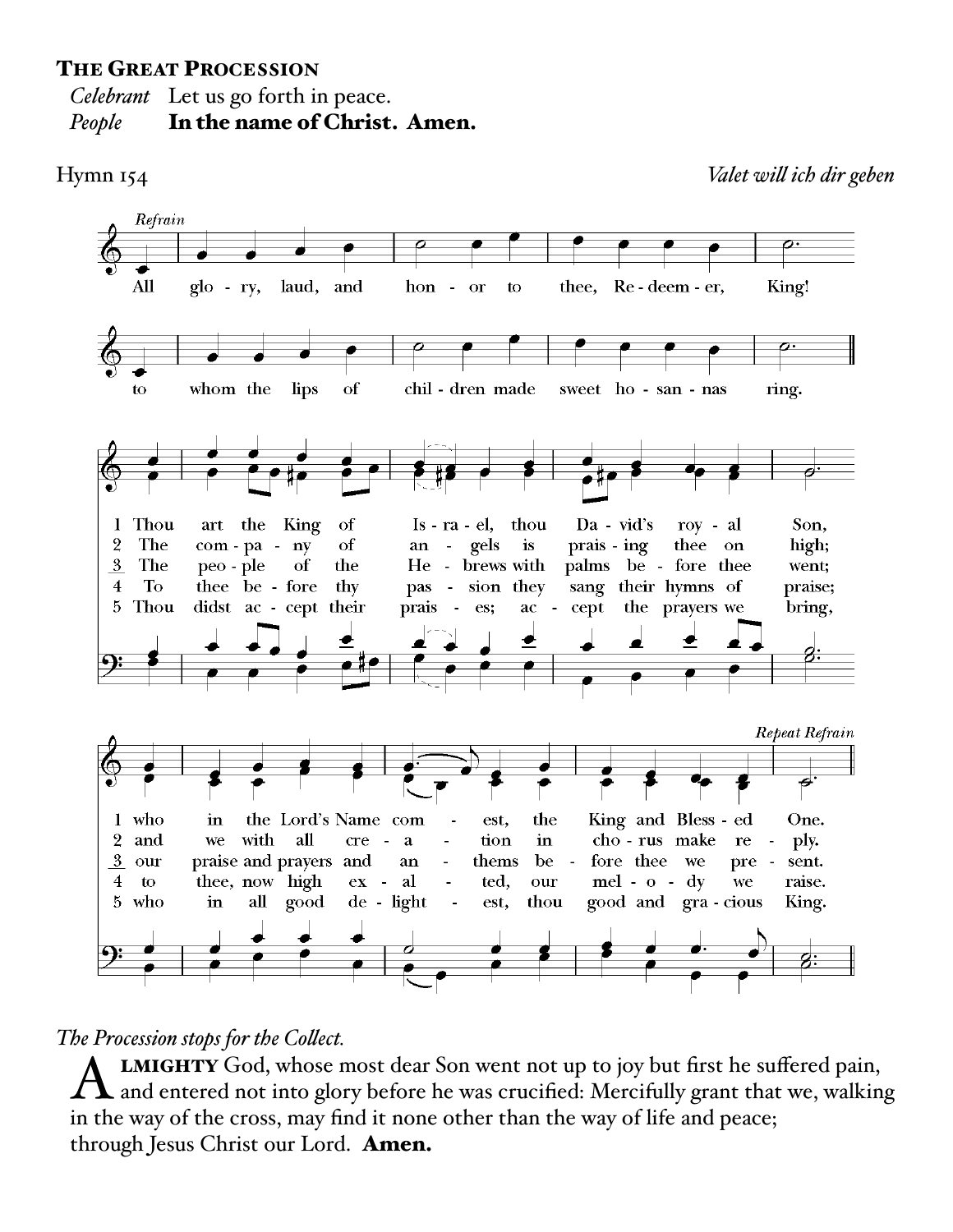

# THE LITURGY OF THE WORD

### THE COLLECT OF THE DAY

*Celebrant* The Lord be with you.

### *People* And also with you.

*Celebrant* Let us pray.

LMIGHTY and everliving God, in your tender love for the human race you sent your Son our Savior Jesus Christ to take upon him our nature, and to suffer death upon the cross, giving us the example of his great humility: Mercifully grant that we may walk in the way of his suffering, and also share in his resurrection; through Jesus Christ our Lord, who lives and reigns with you and the Holy Spirit, one God, for ever and ever. Amen.

*The People sit.*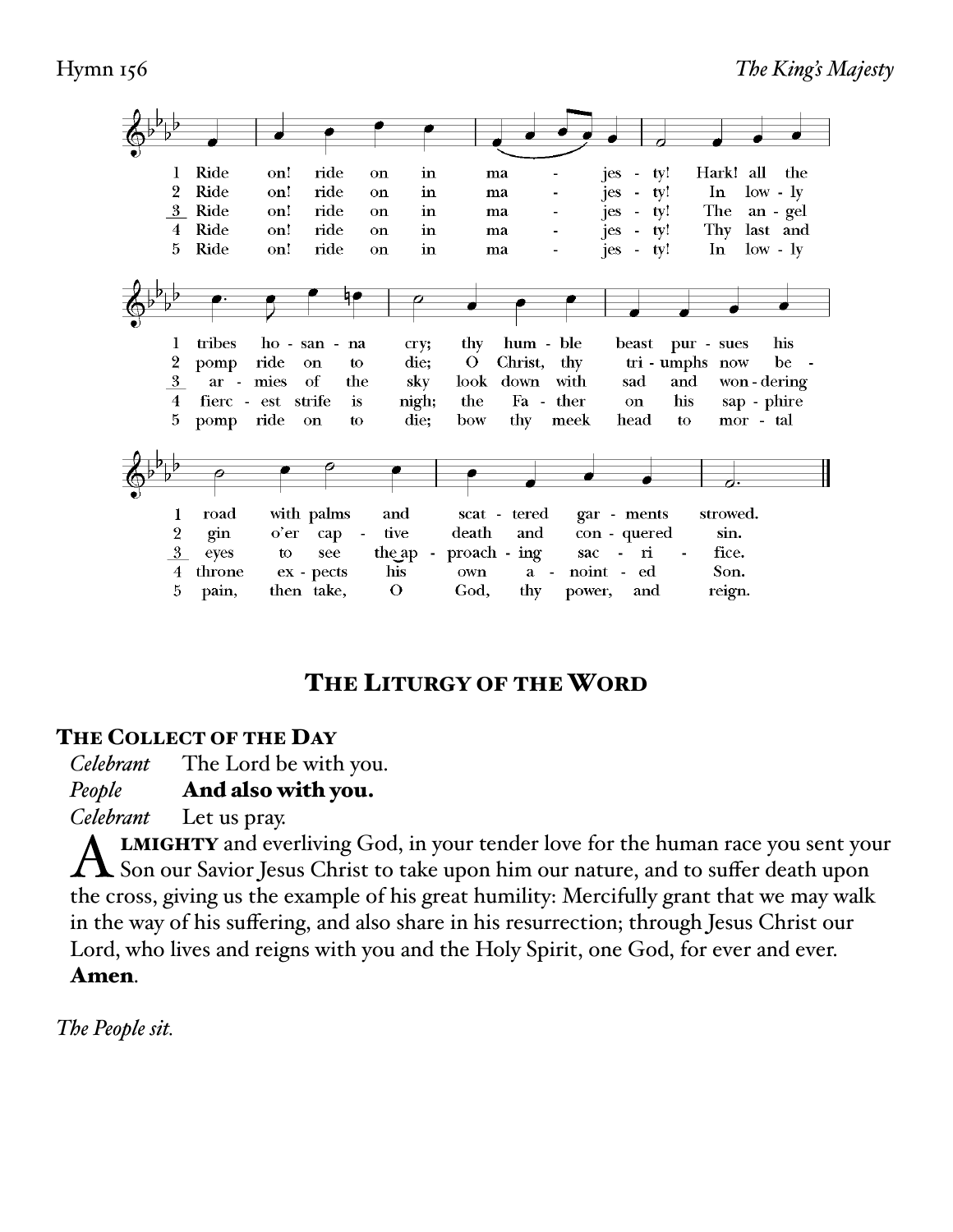### THE OLD TESTAMENT LESSON Isaiah 50:4-9a

T HE LORD God has given me the tongue of a teacher that I may know how to sustain<br>the weary with a word. Morning by morning he wakens, wakens my ear to listen as those who are taught. The Lord GOD has opened my ear, and I was not rebellious, I did not turn backward. I gave my back to those who struck me, and my cheeks to those who pulled out the beard; I did not hide my face from insult and spitting. The Lord GOD helps me; therefore I have not been disgraced; therefore I have set my face like flint, and I know that I shall not be put to shame; he who vindicates me is near. Who will contend with me? Let us stand up together. Who are my adversaries? Let them confront me. It is the Lord GOD who helps me; who will declare me guilty?

*Reader* Hear what the Spirit is saying to God's People. *People* Thanks be to God.

ANTHEM *Sung by the Choristers John Ireland*

 $\mathbf T$  t is a thing most wonderful, almost too wonderful to be, **L** that God's own Son should come from heaven, and die to save a child like me.

And yet I know that it is true: he chose a poor and humble lot, and wept, and toiled, and mourned, and died, for love of those who loved him not.

I sometimes think about the cross, and shut my eyes, and try to see the cruel nails and crown of thorns and Jesus crucified for me.

But even could I see him die, I could but see a little part of that great love, which, like a fire, is always burning in his heart.

And yet I want to love thee, Lord; O light the flame within my heart, and I will love thee more and more, until I see thee as thou art.

*-William Walsham How*

### THE NEW TESTAMENT READING Philippians 2:5-11

ET the same mind be in you that was in Christ Jesus, who, though he was in the form of God, did not regard equality with God as something to be exploited, but emptied himself, taking the form of a slave, being born in human likeness. And being found in human form, he humbled himself and became obedient to the point of death—even death on a cross. Therefore God also highly exalted him and gave him the name that is above every name, so that at the name of Jesus every knee should bend, in heaven and on earth and under the earth, and every tongue should confess that Jesus Christ is Lord, to the glory of God the Father.

*Reader* Hear what the Spirit is saying to God's People. *People* Thanks be to God.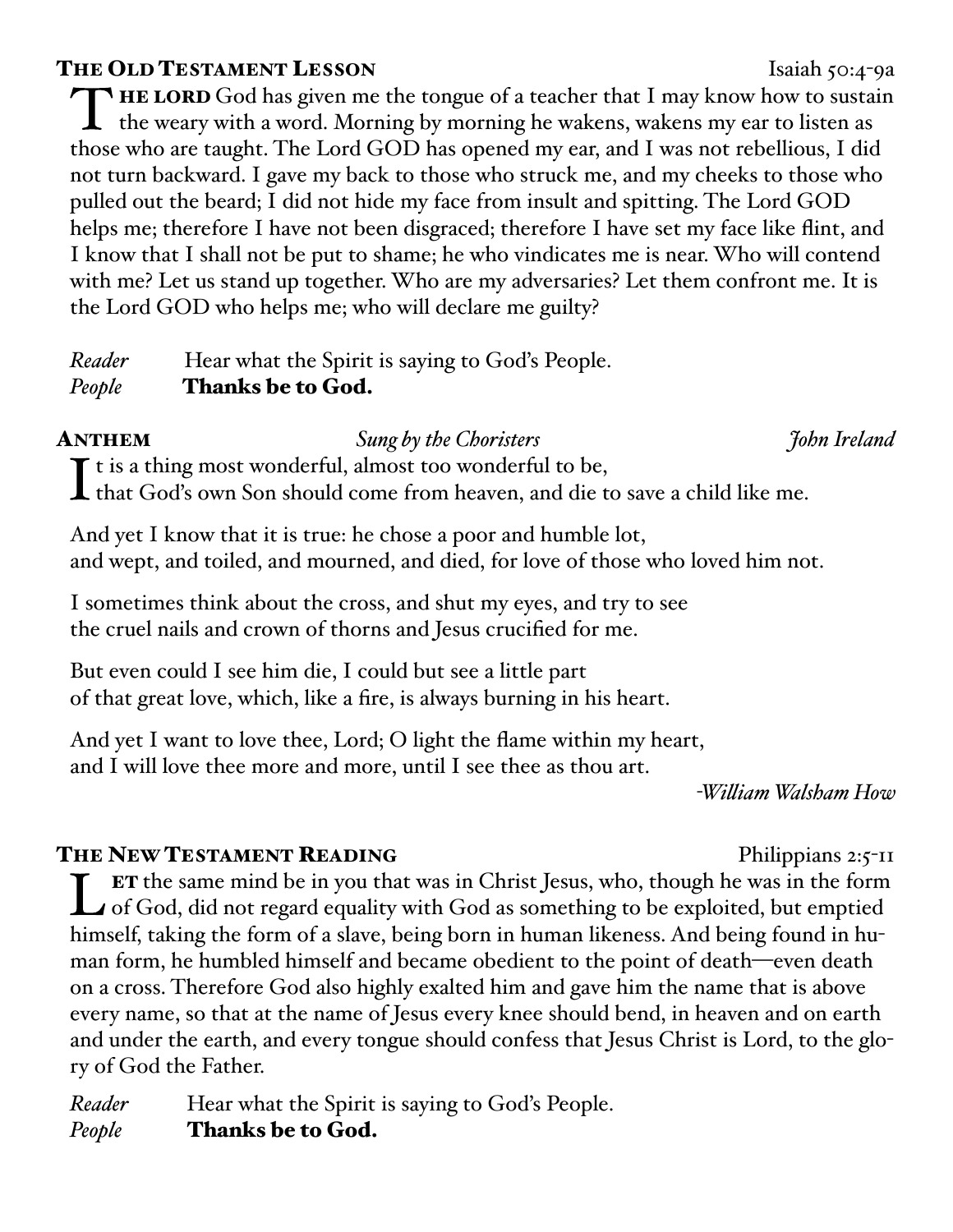HYMN 171 *Please stand. Petra*



*The People sit.*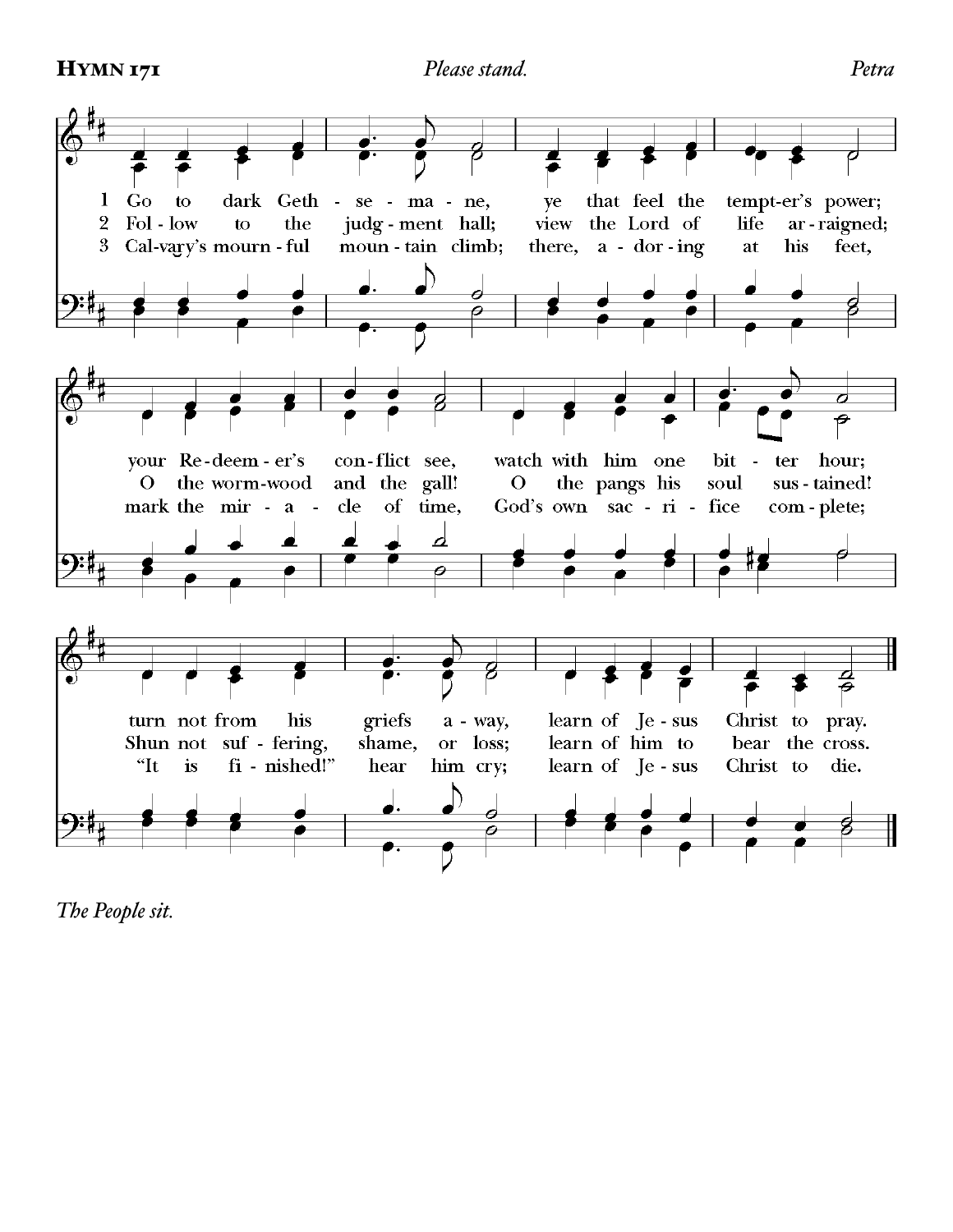### THE PASSION GOSPEL

*The congregation reads the part of the Assembly, printed in bold.*

*The congregation is seated, until the mention of The Skull (Golgotha), at which point all stand. The reading is led by a narrator who begins by saying*:

### THE PASSION OF OUR LORD JESUS CHRIST ACCORDING TO SAINT LUKE.

When the hour for the Passover meal came, Jesus took his place at the table, and the apostles with him. He said to them, "I have eagerly desired to eat this Passover with you before I suffer; for I tell you, I will not eat it until it is fulfilled in the kingdom of God." Then he took a cup, and after giving thanks he said, "Take this and divide it among yourselves; for I tell you that from now on I will not drink of the fruit of the vine until the kingdom of God comes." Then he took a loaf of bread, and when he had given thanks, he broke it and gave it to them, saying, "This is my body, which is given for you. Do this in remembrance of me." And he did the same with the cup after supper, saying, "This cup that is poured out for you is the new covenant in my blood. But see, the one who betrays me is with me, and his hand is on the table. For the Son of Man is going as it has been determined, but woe to that one by whom he is betrayed!" Then they began to ask one another, which one of them it could be who would do this.

A dispute also arose among them as to which one of them was to be regarded as the greatest. But he said to them, "The kings of the Gentiles lord it over them; and those in authority over them are called benefactors. But not so with you; rather the greatest among you must become like the youngest, and the leader like one who serves. For who is greater, the one who is at the table or the one who serves? Is it not the one at the table? But I am among you as one who serves.

"You are those who have stood by me in my trials; and I confer on you, just as my Father has conferred on me, a kingdom, so that you may eat and drink at my table in my kingdom, and you will sit on thrones judging the twelve tribes of Israel.

"Simon, Simon, listen! Satan has demanded to sift all of you like wheat, but I have prayed for you that your own faith may not fail; and you, when once you have turned back, strengthen your brothers." And he said to him, "Lord, I am ready to go with you to prison and to death!" Jesus said, "I tell you, Peter, the cock will not crow this day, until you have denied three times that you know me."

He said to them, "When I sent you out without a purse, bag, or sandals, did you lack anything?" They said, "No, not a thing." He said to them, "But now, the one who has a purse must take it, and likewise a bag. And the one who has no sword must sell his cloak and buy one. For I tell you, this scripture must be fulfilled in me, 'And he was counted among the lawless'; and indeed what is written about me is being fulfilled." They said, "Lord, look, here are two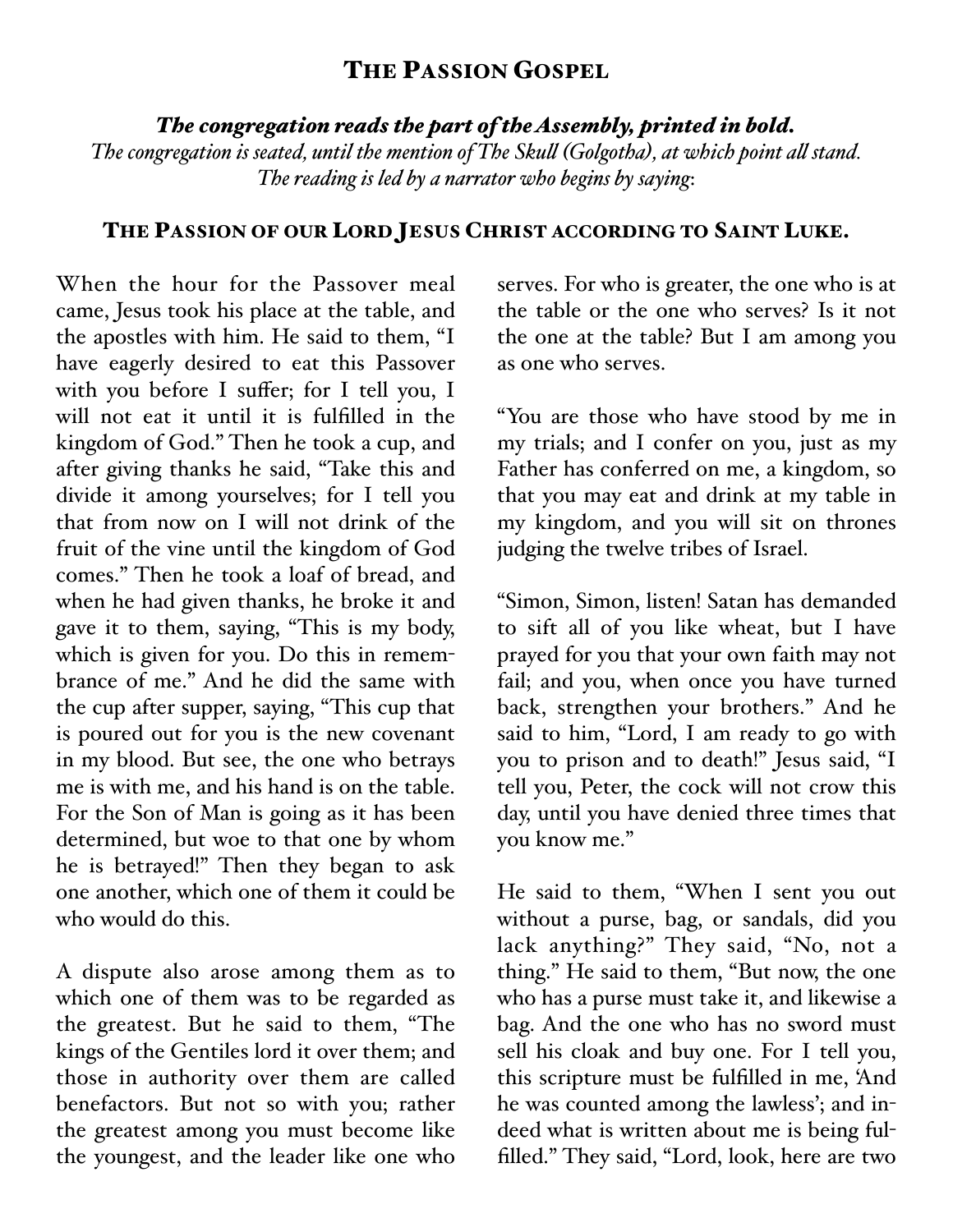swords." He replied, "It is enough."

He came out and went, as was his custom, to the Mount of Olives; and the disciples followed him. When he reached the place, he said to them, "Pray that you may not come into the time of trial." Then he withdrew from them about a stone's throw, knelt down, and prayed, "Father, if you are willing, remove this cup from me; yet, not my will but yours be done." Then an angel from heaven appeared to him and gave him strength. In his anguish he prayed more earnestly, and his sweat became like great drops of blood falling down on the ground. When he got up from prayer, he came to the disciples and found them sleeping because of grief, and he said to them, "Why are you sleeping? Get up and pray that you may not come into the time of trial."

While he was still speaking, suddenly a crowd came, and the one called Judas, one of the twelve, was leading them. He approached Jesus to kiss him; but Jesus said to him, "Judas, is it with a kiss that you are betraying the Son of Man?" When those who were around him saw what was coming, they asked, "Lord, should we strike with the sword?" Then one of them struck the slave of the high priest and cut off his right ear. But Jesus said, "No more of this!" And he touched his ear and healed him. Then Jesus said to the chief priests, the officers of the temple police, and the elders who had come for him, "Have you come out with swords and clubs as if I were a bandit? When I was with you day after day in the temple, you did not lay hands on me. But this is your hour, and the power of darkness!"

Then they seized him and led him away, bringing him into the high priest's house. But Peter was following at a distance. When they had kindled a fire in the middle of the courtyard and sat down together, Peter sat among them. Then a servant-girl, seeing him in the firelight, stared at him and said, "This man also was with him." But he denied it, saying, "Woman, I do not know him." A little later someone else, on seeing him, said, "You also are one of them." But Peter said, "Man, I am not!" Then about an hour later still another kept insisting, "Surely this man also was with him; for he is a Galilean." But Peter said, "Man, I do not know what you are talking about!" At that moment, while he was still speaking, the cock crowed. The Lord turned and looked at Peter. Then Peter remembered the word of the Lord, how he had said to him, "Before the cock crows today, you will deny me three times." And he went out and wept bitterly.

Now the men who were holding Jesus began to mock him and beat him; they also blindfolded him and kept asking him, "Prophesy! Who is it that struck you?" They kept heaping many other insults on him.

When day came, the assembly of the elders of the people, both chief priests and scribes, gathered together, and they brought him to their council. They said, "If you are the Messiah, tell us." He replied, "If I tell you, you will not believe; and if I question you, you will not answer. But from now on the Son of Man will be seated at the right hand of the power of God." All of them asked, "Are you, then, the Son of God?" He said to them, "You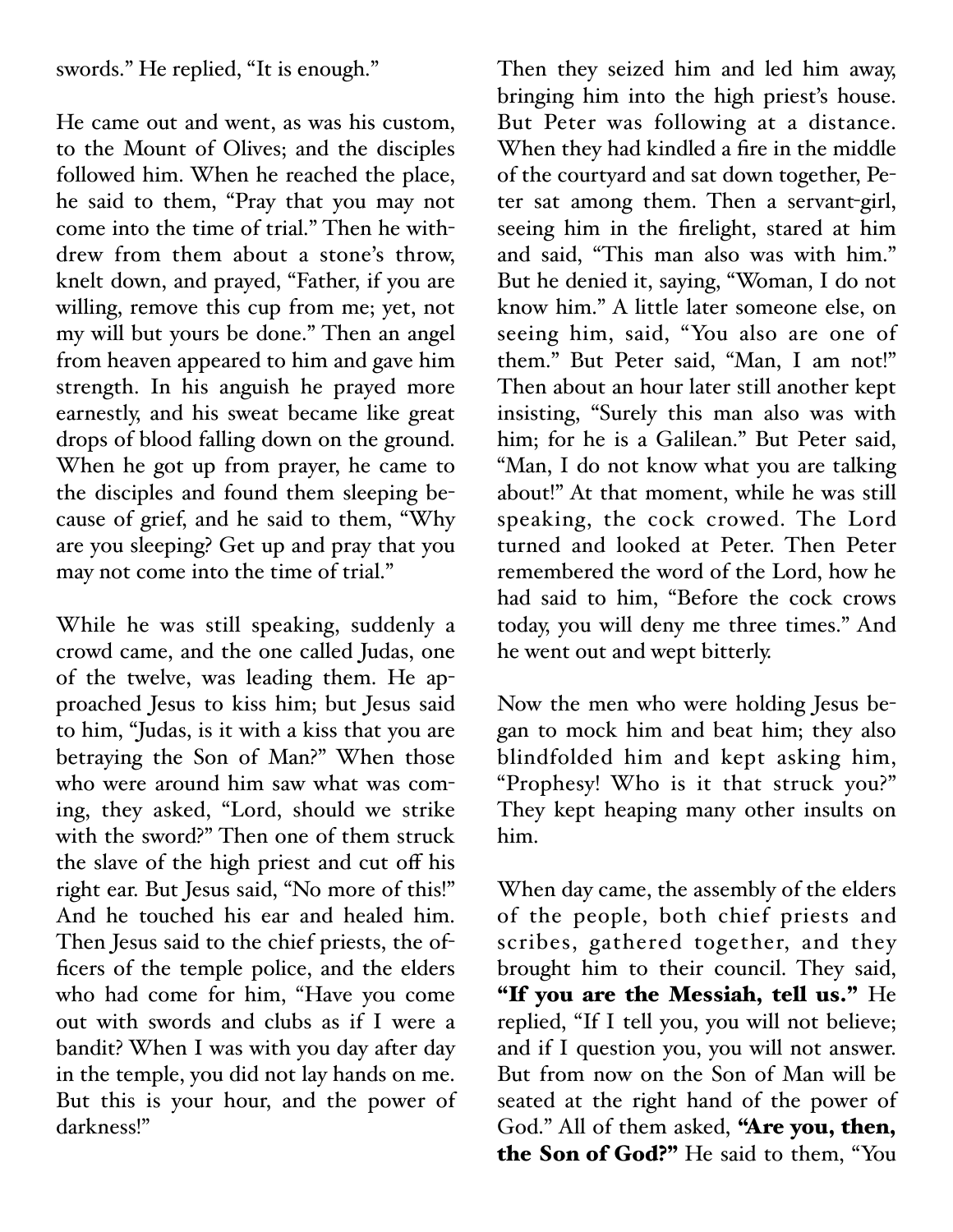say that I am." Then they said, "What further testimony do we need? We have heard it ourselves from his own lips!"

Then the assembly rose as a body and brought Jesus before Pilate. They began to accuse him, saying, "We found this man perverting our nation, forbidding us to pay taxes to the emperor, and saying that he himself is the Messiah, a king." Then Pilate asked him, "Are you the king of the Jews?" He answered, "You say so." Then Pilate said to the chief priests and the crowds, "I find no basis for an accusation against this man." But they were insistent and said, "He stirs up the people by teaching throughout all Judea, from Galilee where he began even to this place."

When Pilate heard this, he asked whether the man was a Galilean. And when he learned that he was under Herod's jurisdiction, he sent him off to Herod, who was himself in Jerusalem at that time. When Herod saw Jesus, he was very glad, for he had been wanting to see him for a long time, because he had heard about him and was hoping to see him perform some sign. He questioned him at some length, but Jesus gave him no answer. The chief priests and the scribes stood by, vehemently accusing him. Even Herod with his soldiers treated him with contempt and mocked him; then he put an elegant robe on him, and sent him back to Pilate. That same day Herod and Pilate became friends with each other; before this they had been enemies.

Pilate then called together the chief priests, the leaders, and the people, and

said to them, "You brought me this man as one who was perverting the people; and here I have examined him in your presence and have not found this man guilty of any of your charges against him. Neither has Herod, for he sent him back to us. Indeed, he has done nothing to deserve death. I will therefore have him flogged and release him."

Then they all shouted out together, "Away with this fellow! Release Barabbas for us!" (This was a man who had been put in prison for an insurrection that had taken place in the city, and for murder.) Pilate, wanting to release Jesus, addressed them again; but they kept shouting, "Crucify, crucify him!" A third time he said to them, "Why, what evil has he done? I have found in him no ground for the sentence of death; I will therefore have him flogged and then release him." But they kept urgently demanding with loud shouts that he should be crucified; and their voices prevailed. So Pilate gave his verdict that their demand should be granted. He released the man they asked for, the one who had been put in prison for insurrection and murder, and he handed Jesus over as they wished.

As they led him away, they seized a man, Simon of Cyrene, who was coming from the country, and they laid the cross on him, and made him carry it behind Jesus. A great number of the people followed him, and among them were women who were beating their breasts and wailing for him. But Jesus turned to them and said, "Daughters of Jerusalem, do not weep for me, but weep for yourselves and for your children. For the days are surely coming when they will say, 'Blessed are the barren, and the wombs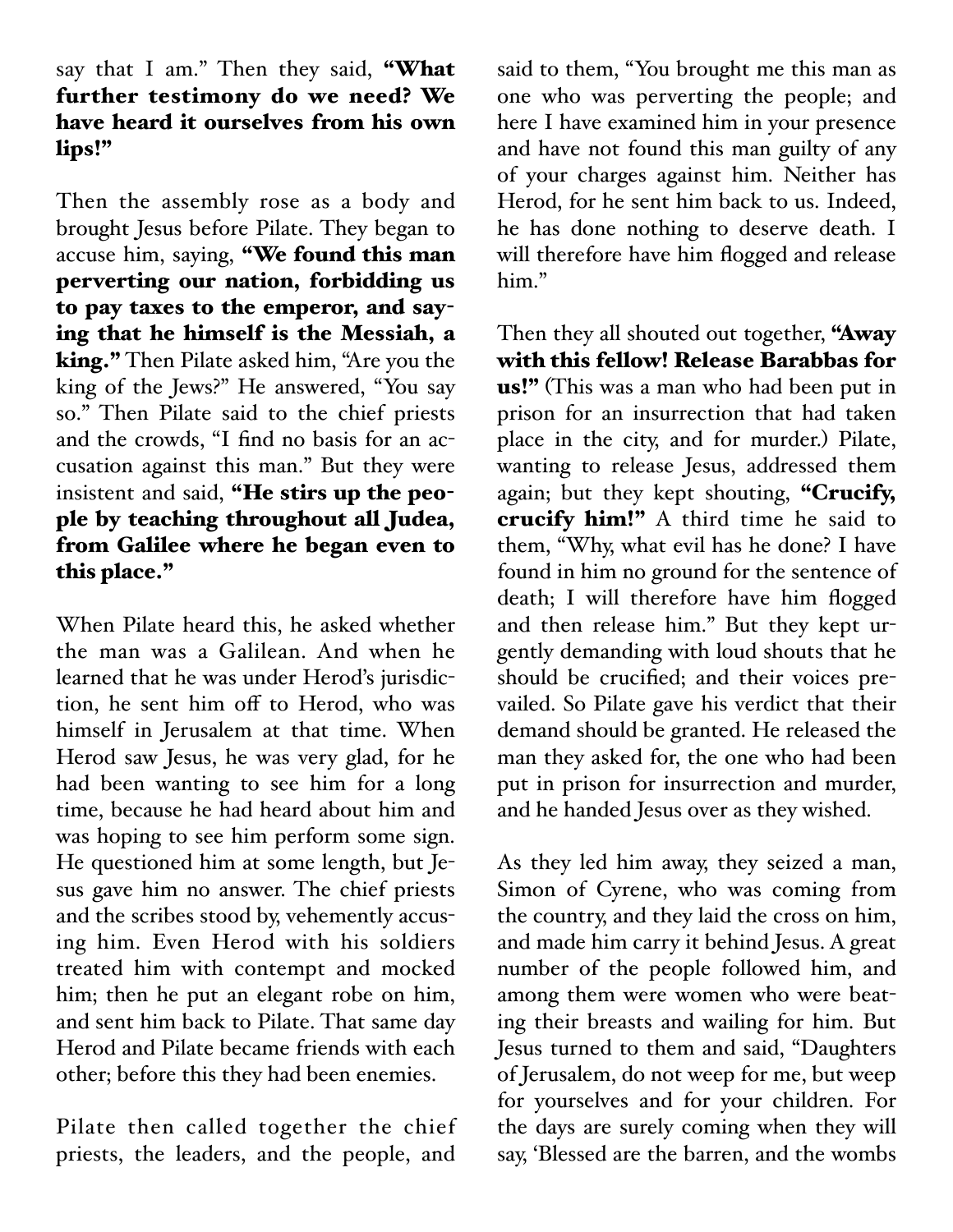that never bore, and the breasts that never nursed.' Then they will begin to say to the mountains, 'Fall on us'; and to the hills, 'Cover us.' For if they do this when the wood is green, what will happen when it is dry?"

# *All Stand*.

Two others also, who were criminals, were led away to be put to death with him. When they came to the place that is called The Skull, they crucified Jesus there with the criminals, one on his right and one on his left. Then Jesus said, "Father, forgive them; for they do not know what they are doing." And they cast lots to divide his clothing. And the people stood by, watching; but the leaders scoffed at him, saying, "He saved others; let him save himself if he is the Messiah of God, his chosen one!" The soldiers also mocked him, coming up and offering him sour wine, and saying, "If you are the King of the Jews, save yourself!" There was also an inscription over him, "This is the King of the Jews."

One of the criminals who were hanged there kept deriding him and saying, "Are you not the Messiah? Save yourself and us!" But the other rebuked him, saying, "Do you not fear God, since you are under the same sentence of condemnation? And we indeed have been condemned justly, for we are getting what we deserve for our deeds, but this man has done nothing wrong." Then he said, "Jesus, remember me when you come into your kingdom." He replied, "Truly I tell you, today you will be with me in Paradise."

It was now about noon, and darkness came over the whole land until three in the afternoon, while the sun's light failed; and the curtain of the temple was torn in two. Then Jesus, crying with a loud voice, said, "Father, into your hands I commend my spirit." Having said this, he breathed his last. When the centurion saw what had taken place, he praised God and said, "Certainly this man was innocent." And when all the crowds who had gathered there for this spectacle saw what had taken place, they returned home, beating their breasts. But all his acquaintances, including the women who had followed him from Galilee, stood at a distance, watching these things.

Now there was a good and righteous man named Joseph, who, though a member of the council, had not agreed to their plan and action. He came from the Jewish town of Arimathea, and he was waiting expectantly for the kingdom of God. This man went to Pilate and asked for the body of Jesus. Then he took it down, wrapped it in a linen cloth, and laid it in a rock-hewn tomb where no one had ever been laid. It was the day of Preparation, and the sabbath was beginning. The women who had come with him from Galilee followed, and they saw the tomb and how his body was laid. Then they returned, and prepared spices and ointments.

On the sabbath they rested according to the commandment.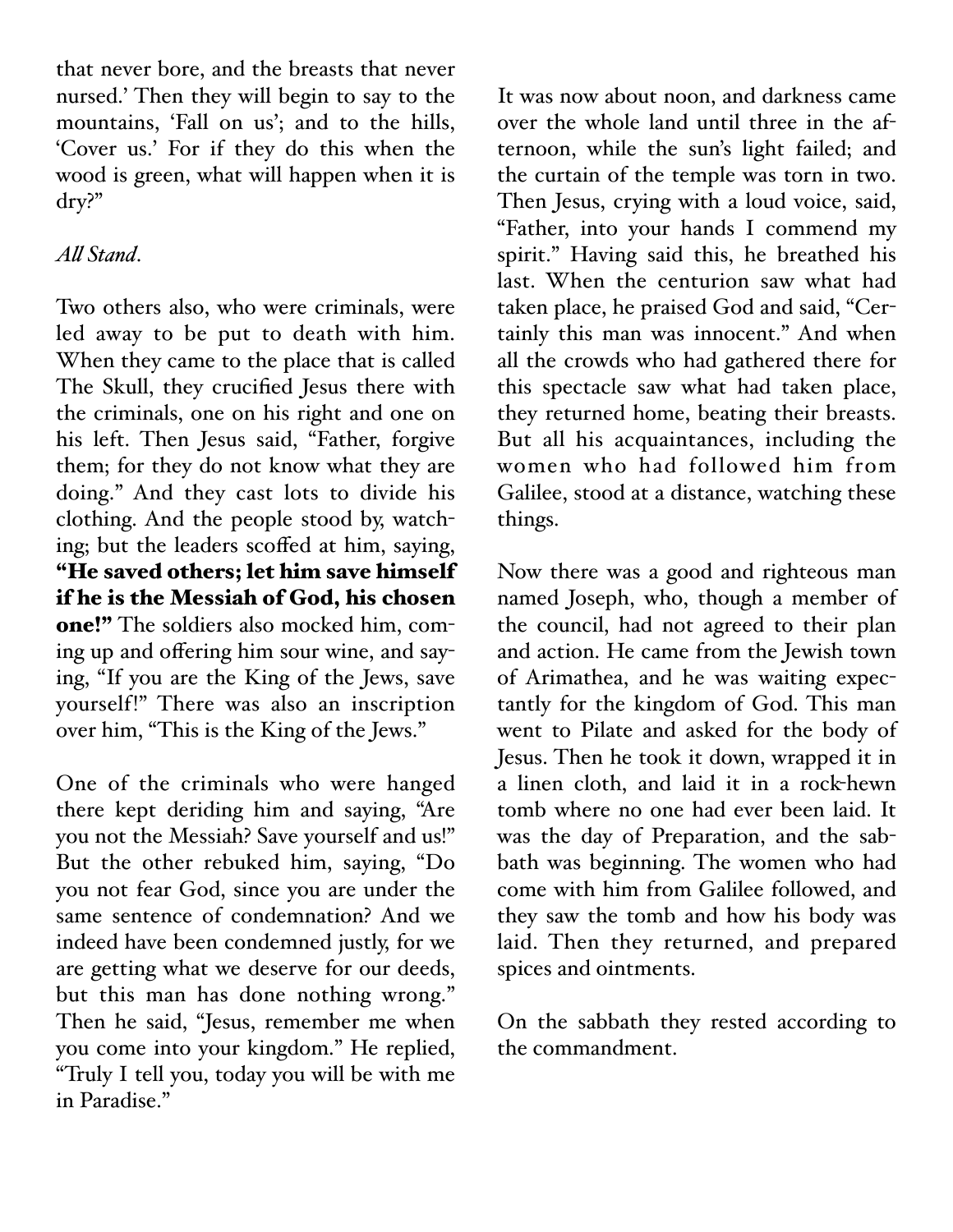*All kneel as you or able, or sit. After a period of silence, remain kneeling and sing:*

# HYMN 168 *Herzlich tut mich verlangen*

O SACRED head, sore wounded, defiled and put to scorn;<br>O kingly head, surrounded with mocking crown of thorn: What sorrow mars thy grandeur? Can death thy bloom deflower? O countenance whose splendor the hosts of heaven adore!

2. Thy beauty, long-desired, hath vanished from our sight; thy power is all expired, and quenched the light of light. Ah me! for whom thou diest, hide not so far thy grace: show me, O Love most highest, the brightness of thy face.

3. In thy most bitter passion my heart to share doth cry, with thee for my salvation upon the cross to die. Ah, keep my heart thus moved to stand thy cross beneath, to mourn thee, well-beloved, yet thank thee for thy death.

# THE PRAYERS OF THE PEOPLE

LET us bring to God our prayers of intercession<br>through Christ who gave himself for the life of the world.

For forgiveness for the many times we have denied Jesus, let us pray to the Lord. Lord, have mercy.

For grace to seek out those habits of sin which mean spiritual death, and by prayer and self-discipline to overcome them, let us pray to the Lord. Lord, have mercy.

For Christian people, that through the suffering of disunity there may grow a rich union in Christ, let us pray to the Lord. Lord, have mercy.

For those who make laws, interpret them, and administer them, that our common life may be ordered in justice and mercy, let us pray to the Lord. Lord, have mercy.

For those who still make Jerusalem a battleground, let us pray to the Lord. Lord, have mercy.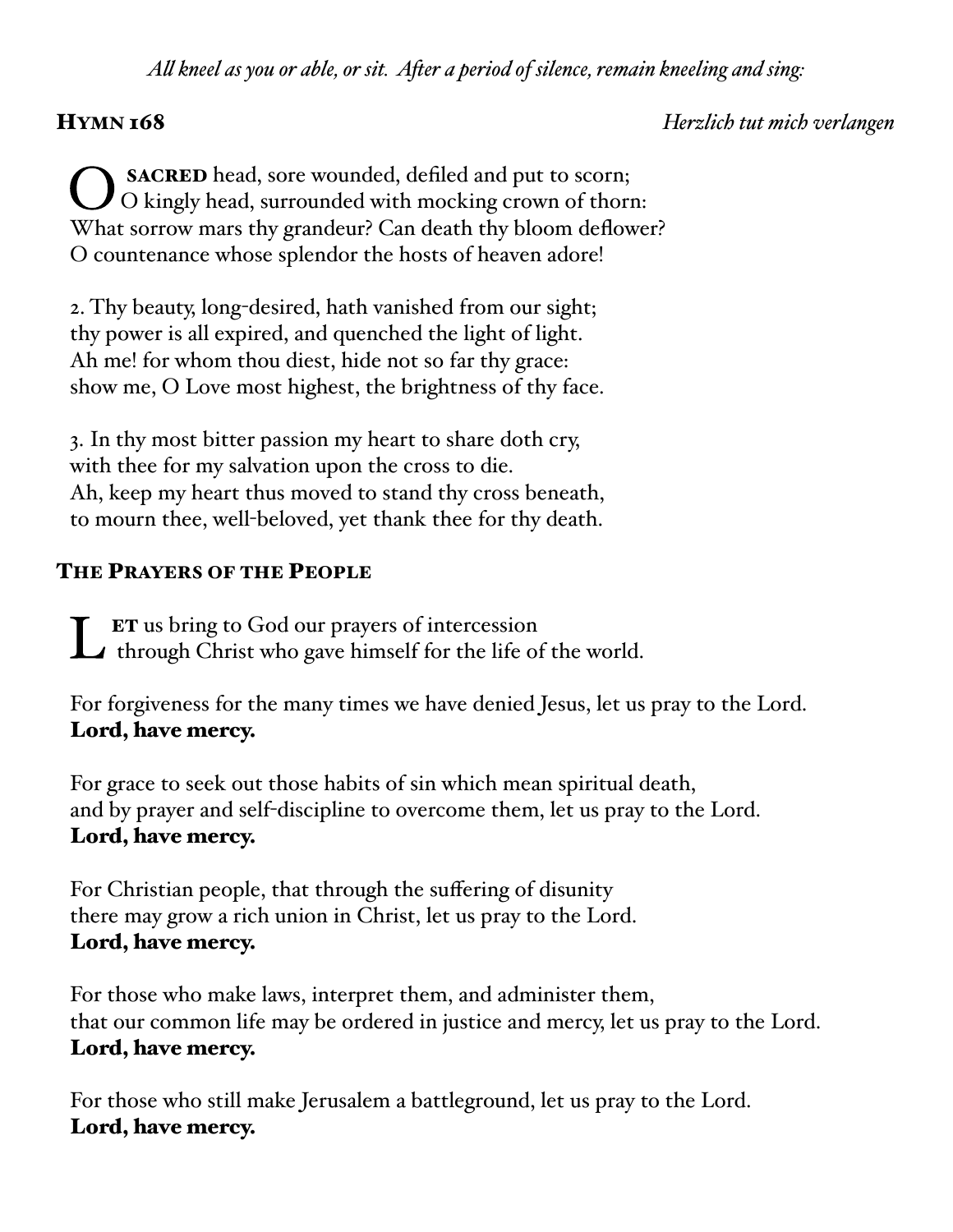For those who have the courage and honesty to work openly for justice and peace, let us pray to the Lord.

# Lord, have mercy.

For those in the darkness and agony of isolation, that they may find support and encouragement, let us pray to the Lord. Lord, have mercy.

For those who, weighed down with hardship, failure, or sorrow, feel that God is far from them, let us pray to the Lord. Lord, have mercy.

For those who are tempted to give up the way of the cross, let us pray to the Lord. Lord, have mercy.

That we, with those who have died in faith, may find mercy in the day of Christ, let us pray to the Lord.

# Lord, have mercy.

I invite your prayers of thanksgiving or intercession either silently or aloud…

*The Celebrant adds a concluding Collect.*

# THE PEACE

The peace of the Lord be always with you. And also with you.

# THE HOLY COMMUNION

OFFERTORY ANTHEM *Southern harmony, arr. Michael Sitton*

*Sung by the Combined Choirs*

 $\boldsymbol{V}$  HAT wondrous love is this, O my soul! What wondrous love is this that caused the Lord of bliss to bear the dreadful curse for my soul!

To God and to the Lamb I will sing, I will sing, to God and to the Lamb, who is the great I AM, while millions join the theme, I will sing.

When I was sinking down, sinking down, when I was sinking down, beneath God's righteous frown, Christ laid aside his crown for my soul.

And when from death I'm free, I'll sing on. And when from death I'm free I'll sing and joyful be, And through eternity I'll sing on.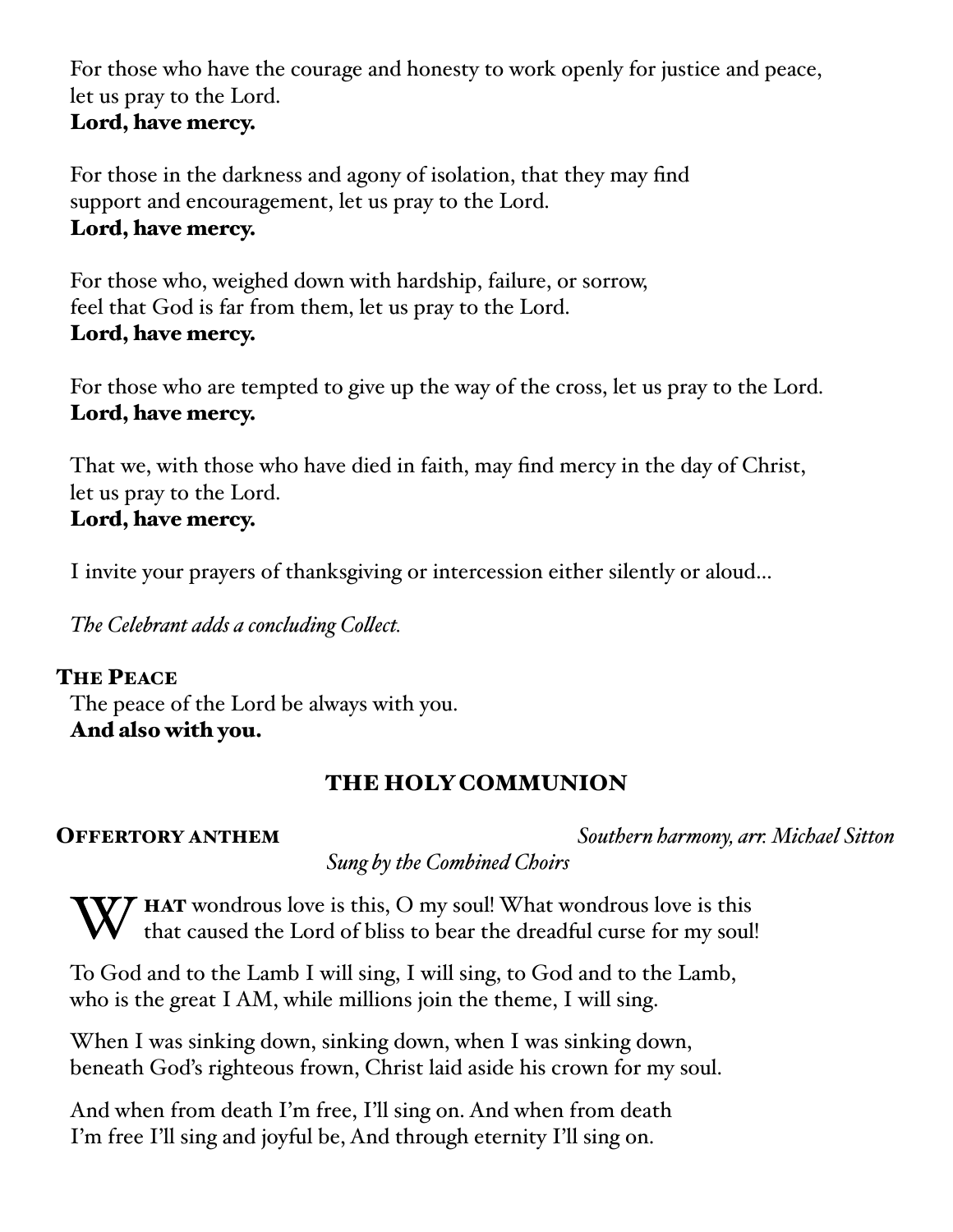|           | THE GREAT THANKSGIVING                     | All stand. |
|-----------|--------------------------------------------|------------|
|           | Celebrant The Lord be with you.            |            |
| People    | And also with you.                         |            |
| Celebrant | Lift up your hearts.                       |            |
| People    | We lift them to the Lord.                  |            |
| Celebrant | Let us give thanks to the Lord our God.    |            |
| People    | It is right to give God thanks and praise. |            |

*The Celebrant continues with the Proper Preface.*

Therefore we praise you, joining our voices with Angels and Archangels and with all the company of heaven, who for ever sing this hymn to proclaim the glory of your Name:

SANCTUS - Hymnal S 124 *Plainsong*



*The Celebrant continues with Eucharistic Prayer A (BCP p. 361).*

Therefore we proclaim the mystery of faith: Christ has died. Christ is risen. Christ will come again.

And now, as our Savior Christ hath taught us, we are bold to say: (*Hymnal S119)* OUR Father, who art in heaven, hallowed be thy Name, thy kingdom come, thy will be done, on earth as it is in heaven. Give us this day our daily bread. And forgive us our trespasses, as we forgive those who trespass against us. And lead us not into temptation, but deliver us from evil. For thine is the kingdom, and the power, and the glory, for ever and ever. Amen.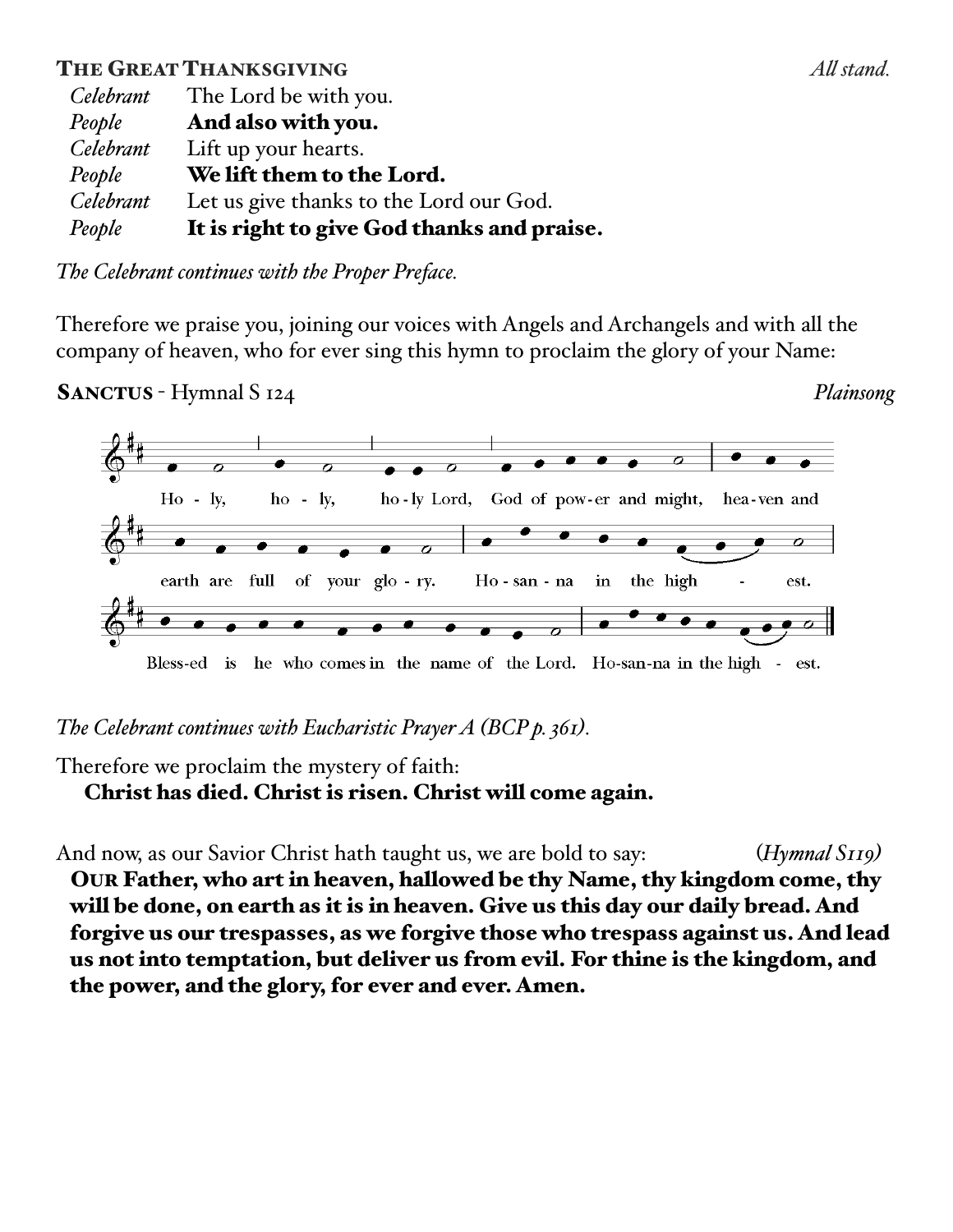### THE BREAKING OF THE BREAD - Hymnal S 161 *Plainsong*

 *A period of silence is kept.*



### COMMUNION MOTETS

When I survey the wondrous cross on which the Prince of glory died, my richest gain I count but loss, and pour contempt on all my pride. Forbid it, Lord, that I should boast save in the death of Christ, my God! All the vain things that charm me most, I sacrifice them through his blood.

See, from his head, his hands, his feet, sorrow and love flow mingled down. Did e'er such love and sorrow meet, or thorns compose so rich a crown? Were the whole realm of nature mine, that were a present far too small. Love so amazing, so divine, demands my soul, my life, my all. Amen.

Ave Verum Corpus *William Byrd*

*Hail the true body, born of the Virgin Mary: You who truly suffered and were sacrificed on the cross for the sake of man. From whose pierced flank flowed water and blood: Be a foretaste for us in the trial of death. O sweet, O gentle,O Jesu, Son of Mary, have mercy on me. Amen.*

### THE POST-COMMUNION PRAYER *All stand.*

Let us pray.

E TERNAL God, heavenly Father, you have graciously accepted us as living members of your Son our Savior Jesus Christ, and you have fed us with spiritual food in the Sacrament of his Body and Blood. Send us now into the world in peace, and grant us strength and courage to love and serve you with gladness and singleness of heart; through Christ our Lord. Amen.

When I survey *Malcolm Archer*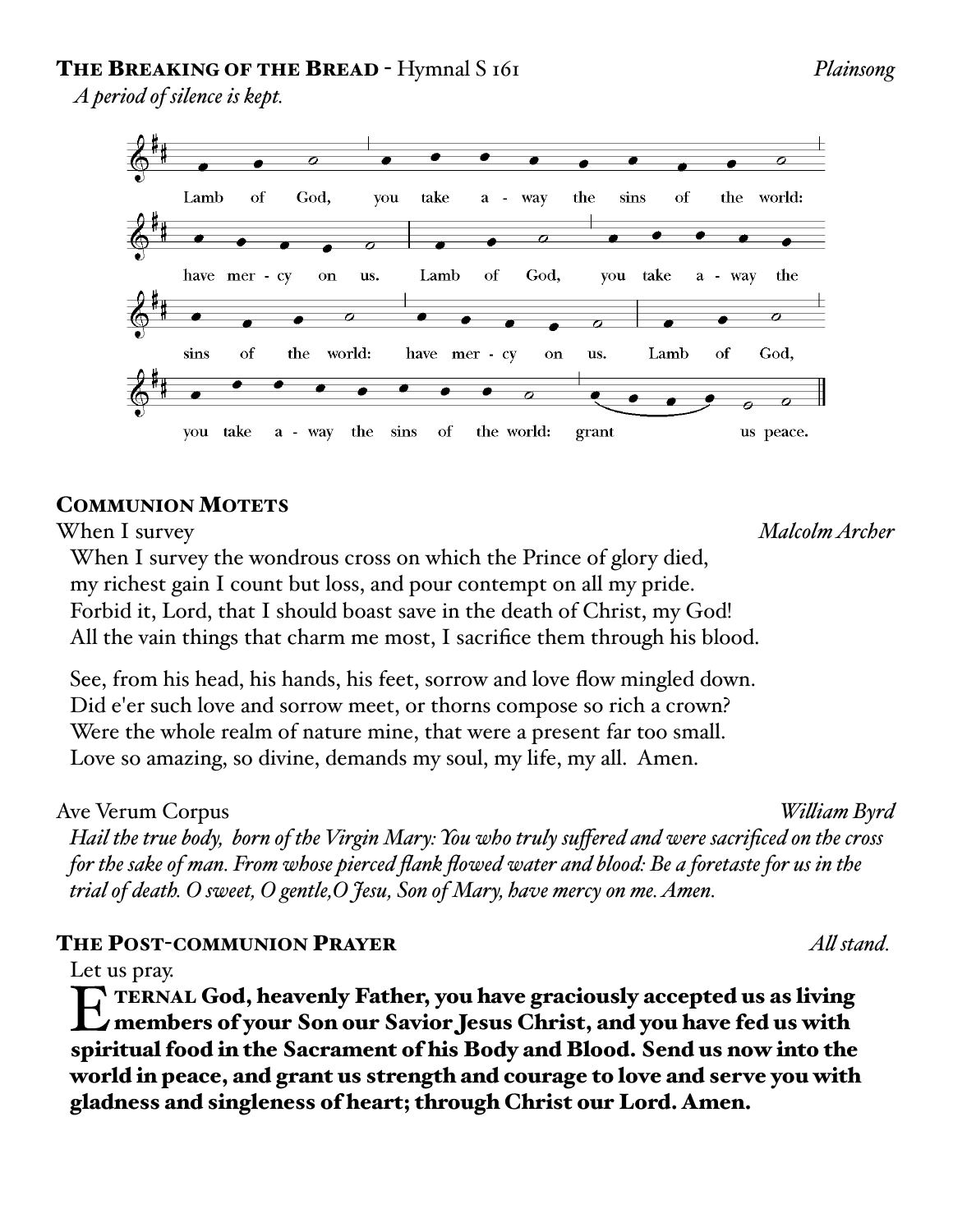### THE SOLEMN COLLECT AND DISMISSAL

Almighty God, we pray you graciously to behold this your family, for whom our Lord Jesus Christ was willing to be betrayed, and given into the hands of sinners, and to suffer death upon the cross; who lives and reigns forever and ever. **Amen.** 

*Deacon* Go in peace to love and serve the Lord.

- *People* Thanks be to God.
- 

**HYMN 458** *Love Unknown Love Unknown* Mv is love  $\mathbf{u}$ Sa - vior's love love  $\mathbf{1}$ song known, my to me,  $\overline{2}$ He va - tion came from his blest throne sal to be stow, but  $^{\ast}\mathbf{3}$ Some times they strew his way, and his strong prais - es resing, Why, spite?  $*4$ what hath my Lord done? What makes this rage and He  $*5$ They rise, and needs will have  $m<sub>V</sub>$ dear Lord made  $a$ way; a love - less shown that they might love  $1<sub>v</sub>$ be.  $\mathbf O$ 1  $\mathbf{t}$ the **But** 9 men made strange, and none the longed - for Christ would know. 3 sound - ing aЦ the day ho - san - nas their King. Then to 4 made the gave blind sight. Sweet lame to run, he the their .5 mur - der  $\mathbf{r}$ er they save, the Prince of Life they slay. Yet who am  $\mathbf I$ that for sake my Lord should take frail flesh, and die? 1 my my friend, my friend in - deed,  $\mathbf{O}$ who at my need his life did spend. his death they thirst <u>3</u> "Cru - ci - fy!" is all their breath, and for and cry.  $\overline{\mathbf{4}}$ in - ju - ries! Yet they at these them-selves dis-please, and 'gainst him rise. 5 stead-fast he  ${\bf t} {\bf o}$ suf-fering goes, that he his foes from thence might free. \*6 In life no house, no home 7 Here might I stay and sing, my Lord on earth might have; no story so divine: never was love, dear King, in death no friendly tomb but what a stranger gave. never was grief like thine, What may I say? This is my friend, Heaven was his home; in whose sweet praise I all my days

could gladly spend.

but mine the tomb wherein he lay.